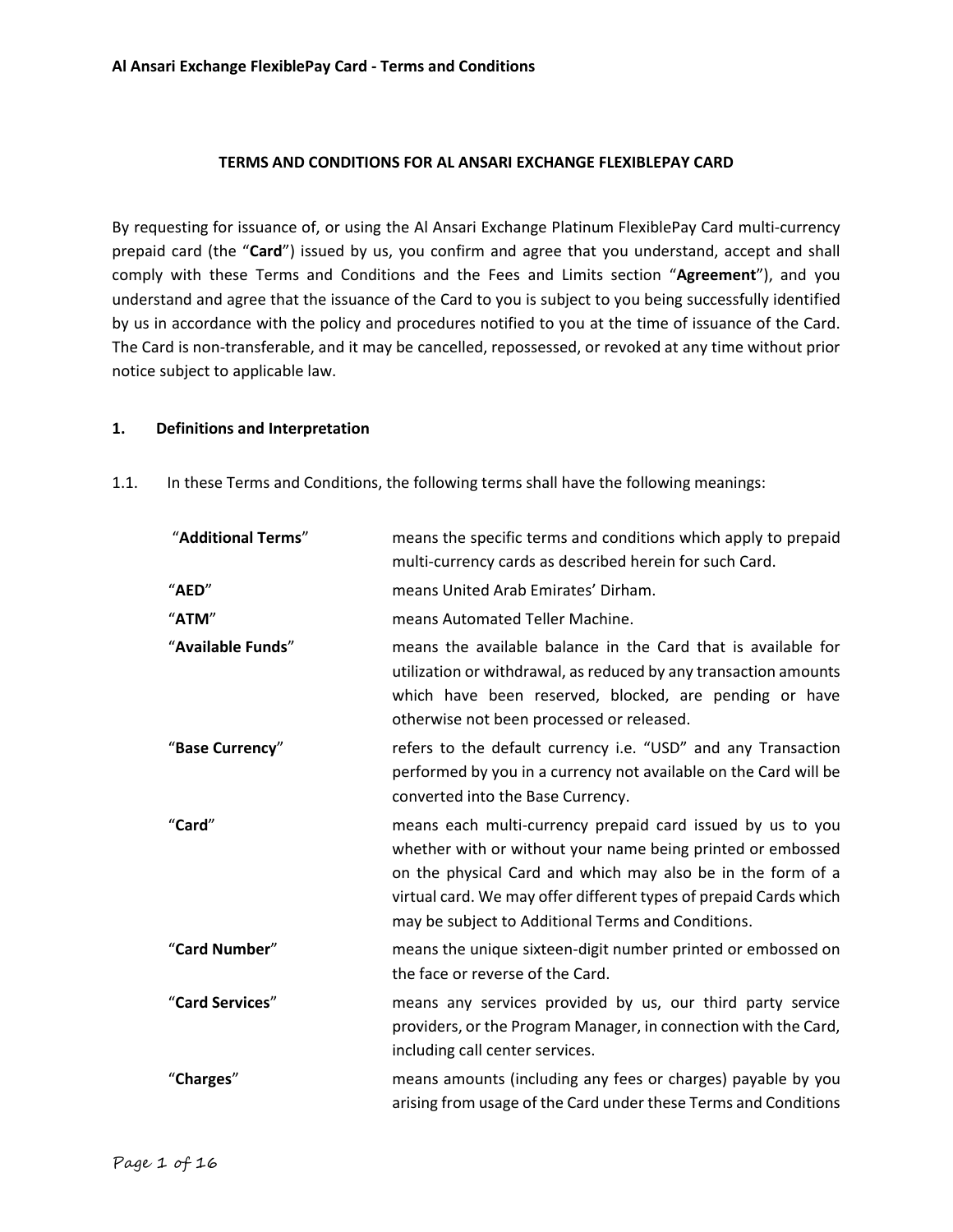|                             | and includes, without limitation all transactions fees, service<br>charges, additional expenses, damages, legal costs and<br>disbursements.                                                                                                                                                                                                                                                                                                                                                          |  |
|-----------------------------|------------------------------------------------------------------------------------------------------------------------------------------------------------------------------------------------------------------------------------------------------------------------------------------------------------------------------------------------------------------------------------------------------------------------------------------------------------------------------------------------------|--|
| "E-commerce website"        | means internet websites where merchant accepts the Card for<br>purchase of goods and services                                                                                                                                                                                                                                                                                                                                                                                                        |  |
| "Website"                   | means the website at the URL www.aaeflexiblepay.com or any<br>future URL applicable to your Account and Card.                                                                                                                                                                                                                                                                                                                                                                                        |  |
| "Identification Checks"     | means checks carried out in order to obtain, verify and record<br>information that identifies each person who purchases or loads<br>funds onto a Card. We may ask you for your name, address, date<br>of birth and other information, directly or indirectly that will<br>allow us to reasonably identify you. We will ask to see your<br>passport and/or other identifying documents where required.<br>The activation of the Card is subject to successful verification of<br>your identity by us. |  |
| "Issuer"                    | means Al Ansari Exchange LLC.                                                                                                                                                                                                                                                                                                                                                                                                                                                                        |  |
| "Limit"                     | means the limit set by us for usage on the Card for cash<br>withdrawal or purchase of goods and services, subject to the<br>Available Funds. We may change the set limit on the Card at any<br>time at our sole discretion.                                                                                                                                                                                                                                                                          |  |
| "Load"                      | means to add money to the Card, and 'Loaded' and 'Loading' will<br>be construed accordingly.                                                                                                                                                                                                                                                                                                                                                                                                         |  |
| "Merchant"                  | means any establishment, corporate entity, person or other<br>virtual establishment, supplying goods and/or services, which<br>accepts/honors the Card as a mode of payment.                                                                                                                                                                                                                                                                                                                         |  |
| "PIN"                       | means a unique Personal Identification Number allocated to each<br>Card.                                                                                                                                                                                                                                                                                                                                                                                                                             |  |
| "POS Terminal"              | means an electronic terminal available at Merchants whether<br>local or international, capable of processing Transactions.                                                                                                                                                                                                                                                                                                                                                                           |  |
| "Program Manager"           | means the party appointed by us to provide Card Services,<br>support to Al Ansari Exchange branch and such other services as<br>determined by us.                                                                                                                                                                                                                                                                                                                                                    |  |
| "Replacement Card"          | means a substitute Card which may be issued to you in the event<br>of loss or theft of your Card.                                                                                                                                                                                                                                                                                                                                                                                                    |  |
| "Al Ansari Exchange branch" | means any participating branch or authorized distributor or a<br>corporate entity's touch point from which Cards can be issued or<br>loaded.                                                                                                                                                                                                                                                                                                                                                         |  |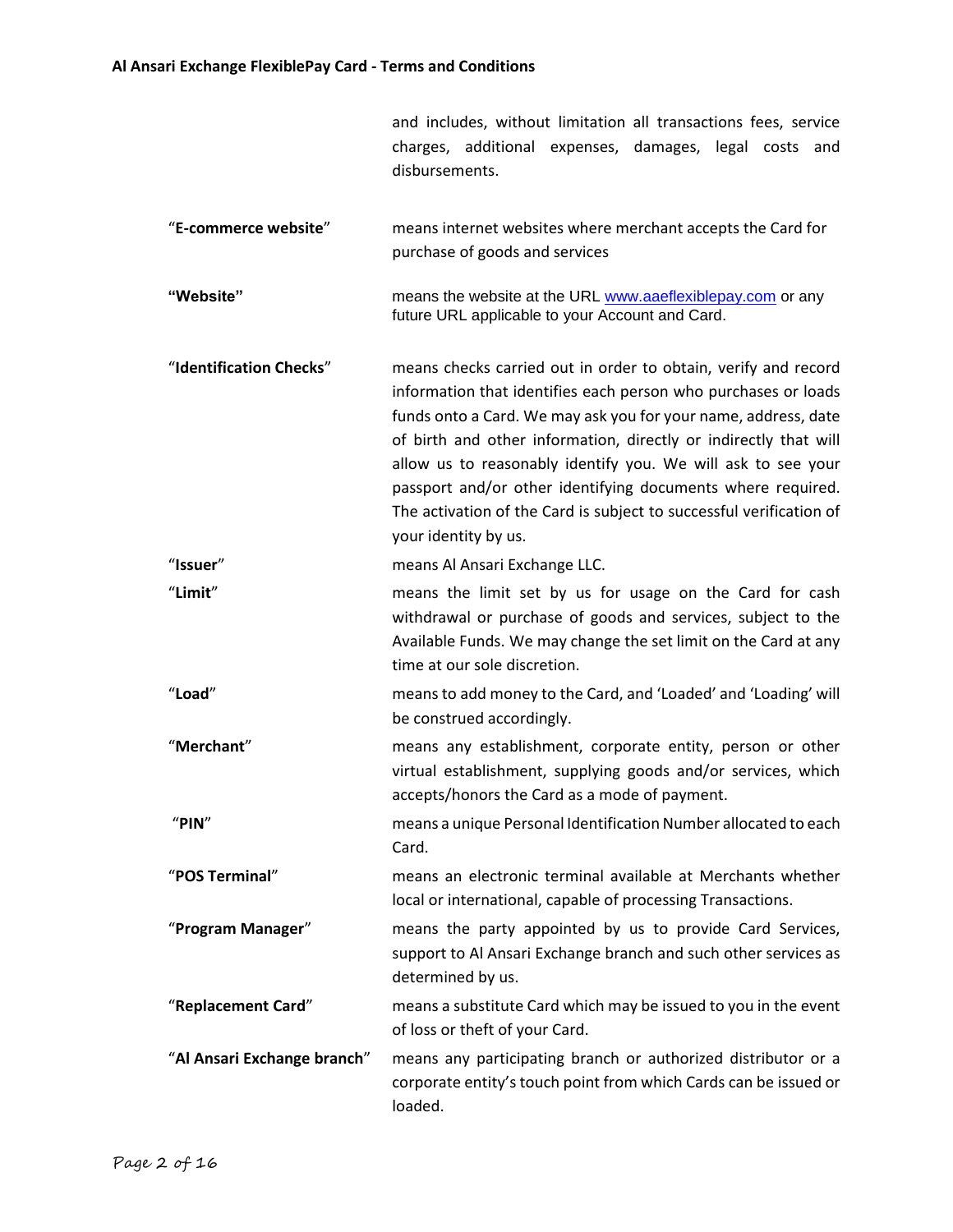| "Shortfall"            | occurs in certain circumstances when the Available Funds and/or<br>in the case of multi-currency Card a particular currency drops<br>below zero (0).                                                                                                                                                                                                                                                                                                                                                                                                                                                                                                                                                        |
|------------------------|-------------------------------------------------------------------------------------------------------------------------------------------------------------------------------------------------------------------------------------------------------------------------------------------------------------------------------------------------------------------------------------------------------------------------------------------------------------------------------------------------------------------------------------------------------------------------------------------------------------------------------------------------------------------------------------------------------------|
| "Supplementary         |                                                                                                                                                                                                                                                                                                                                                                                                                                                                                                                                                                                                                                                                                                             |
| Technology"            | means any technologies or devices that we may introduce for use<br>together with, or as a replacement for, your Card and which may<br>include without limitation, wristbands and mobile wallets.                                                                                                                                                                                                                                                                                                                                                                                                                                                                                                            |
| "Transaction"          | means transactions made by using the Card, whether with or<br>without use of the Card Number, PIN or signature, and regardless<br>of whether any slip or other voucher was signed by you and<br>includes any cash withdrawal made available by us or the amount<br>charged (or otherwise debited to the Card) by us or a Merchant<br>for any goods, service or benefit (whether or not such service was<br>utilized by you) obtained by the use of the Card, the Card Number<br>or the PIN or in any other manner, including mail, telephone,<br>facsimile or internet orders.                                                                                                                              |
| "Mobile Services"      | Mobile Services are optional mobile applets that may be<br>available to download through you Registered Mobile Device.<br>Mobile Services may enable you to use your Registered Mobile<br>Device to perform transactions such as balance enquiries, view<br>available funds and Customer Services communications.                                                                                                                                                                                                                                                                                                                                                                                           |
| "Auto Wallet Transfer" | means where a Currency Wallet has insufficient funds, funds will<br>be automatically transferred from another Currency Wallet to<br>allow the transaction to be completed. Auto Wallet Transfers will<br>be completed at the Conversion Rate.                                                                                                                                                                                                                                                                                                                                                                                                                                                               |
| "Supported Currency"   | means United States Dollars ("USD"), Euro ("EUR"), Great British<br>Pounds ("GBP"), Australian Dollars ("AUD"), Canadian Dollars<br>("CAD"), Hong Kong Dollars ("HKD"), Thai Baht ("THB"), Japanese<br>Yen ("JPY"), Singapore Dollars ("SGD"), Indian Rupees ("INR"),<br>Omani Rial ("OMR"), Qatari Riyal ("QAR"), Bahraini Dinar<br>("BHD"), Arab Emirates Dirham ("AED"), Swiss Franc ("CHF"),<br>Saudi Arabian Riyal ("SAR"), Turkish Lira ("TRY"), Egyptian Pound<br>("EGP"), Malaysian Ringgit ("MYR"), South African Rand ("ZAR"),<br>Sri Lankan Rupee ("LKR"), Pakistani Rupee ("PKR"), Philippines<br>Peso ("PHP") and other such foreign currencies as notified by us<br>to you from time to time. |
| "Unsupported Currency" | means a currency other than a Supported Currency.                                                                                                                                                                                                                                                                                                                                                                                                                                                                                                                                                                                                                                                           |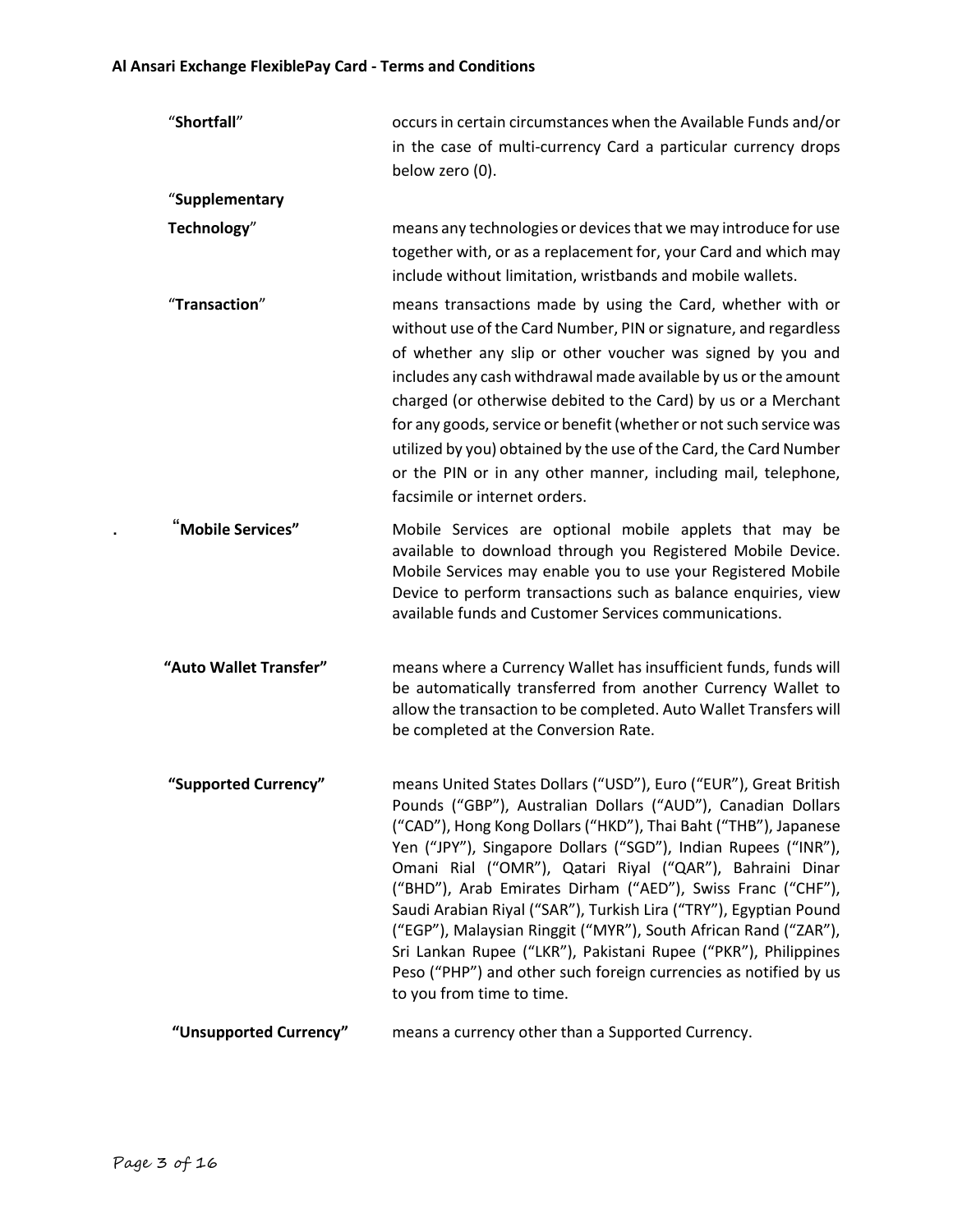| "Wallet"          | means a currency wallet on each multicurrency prepaid Card<br>which will comprise Available Funds in Base Currency or any<br>other currency as provided by us at our sole discretion. Each<br>currency will be assigned to a Wallet on your Card. |
|-------------------|---------------------------------------------------------------------------------------------------------------------------------------------------------------------------------------------------------------------------------------------------|
| "We", "Us", "Our" | means Al Ansari Exchange LLC or any of its branches, subsidiaries<br>or its successors, assigns, the Program Manager or agents (where<br>the context permits).                                                                                    |
| "Working Day"     | means any day of the week, excluding Fridays, Saturdays and<br>statutory holidays in UAE.                                                                                                                                                         |
| "You", "your"     | means the cardholder of the Card or the person to whom the<br>Card is issued,                                                                                                                                                                     |

- 1.2. We may partner with third parties with respect to the issuance, management or distribution of Cards. All references to 'we', 'us' or 'our' herein shall, where required, be construed to include the Program Manager or agents appointed by us.
- 1.3. Any references to 'Card' also include any Replacement Card, and/or any Supplementary Technology deployed by us for use with your Card where appropriate.

# **2. The Card**

- 2.1. The Card is a stored value card which allows you to access the Available Funds. The Card does not constitute a checking, savings or other bank account and is not connected in any way to any other account you may have with us.
- 2.2. The Card is not a debit card or credit card and you will not earn profit on any Available Funds on the Card.
- 2.3. Your Card will be issued to you on the basis of the required information that you have provided, based on the type of Card issued, and you agree to provide accurate personal information and to advise us of any changes as soon as possible so that our records remain correct. You should update us of any changes to your personal information or as we may notify you from time to time.
- 2.4. Activation of the primary Card will be effected at the first loading on the Card.
- 2.5. Various limits may apply to the Card in respect of each Transaction or daily transacted amounts.
- 2.6. The card issuance can be requested by an individual over the age of eighteen (18) years at any Al Ansari Exchange branches across the United Arab Emirates – UAE.
- 2.7. Your use of the Card for making any Transaction shall constitute an agreement by you to pay any and all fees, commission, and charges on such Transaction as prescribed by us from time to time. You confirm that you have read and agreed to the schedule of fees, commission and charges for usage of the Card for any Transaction. The Card is provided to you subject to our schedule of fees, charges and limits as amended and notified to you.
- 2.8. As the applicant, you are responsible for all Cards issued to you under the Agreement and for any fees or charges that these Cards may incur.
- 2.9. We may at our sole discretion issue / restrict /withdraw any number of Cards that relate to you.
- 2.10. The Card is and will at all times, remain our property and must be returned to us immediately upon request.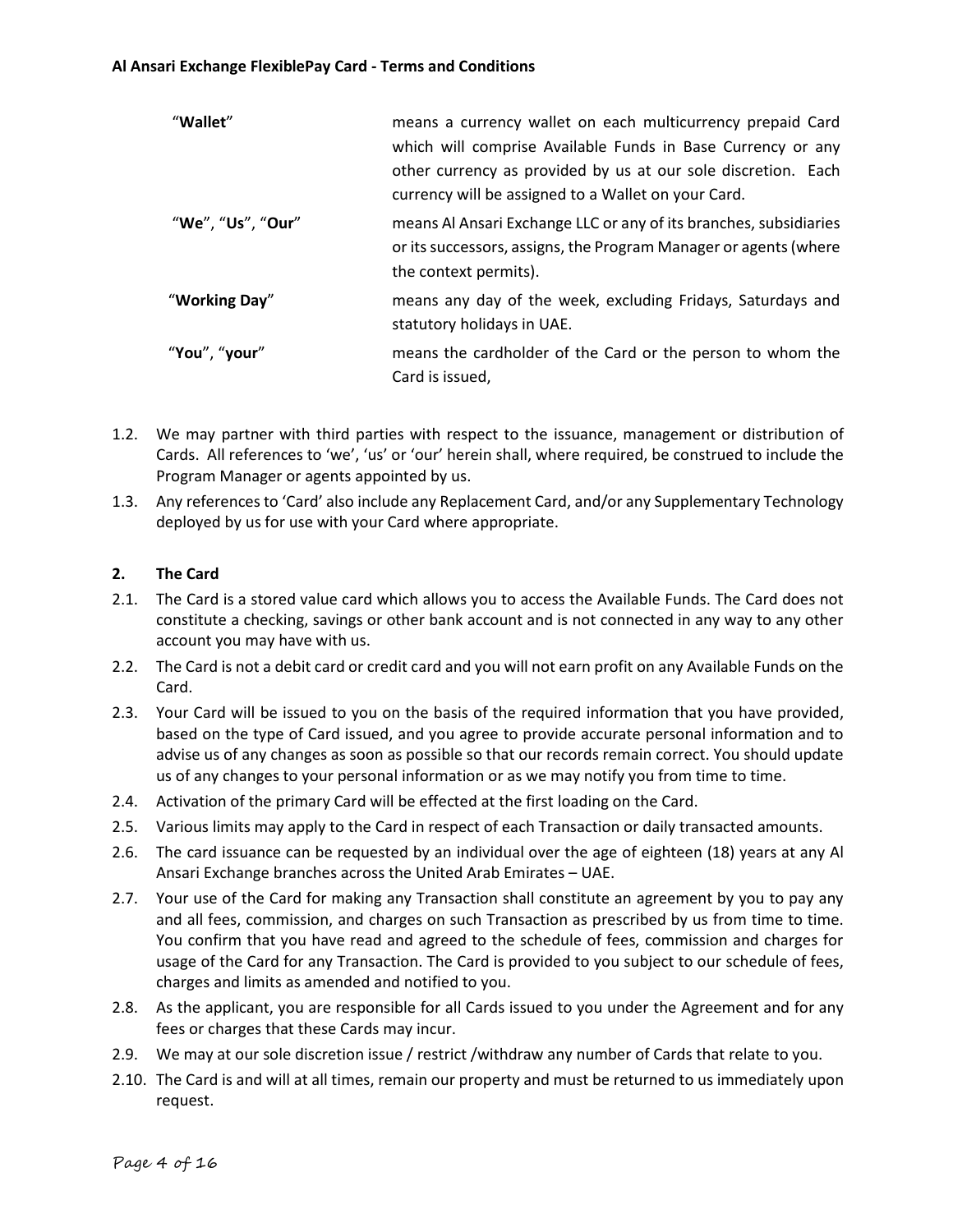# **3. Card Usage**

- 3.1. You may only use the Card in accordance with the Agreement and we have the right to restrict the services/facilities provided pursuant to the issue/usage of the Card at our sole discretion and terms.
- 3.2. Subject to sufficient Available Funds and any restrictions in the Agreement, the Card can be used worldwide at ATMs, POS Terminals or E-commerce website or any card operated machine or device, whether belonging to us or other participating banks or financial institutions where logos appearing on the Card are displayed/ accepted and any other services so authorized on the Card by us. The Card may also be used at any Merchant location that accepts the Transaction for processing or displays the logo appearing on the Card. The Card may be used for retail purchases, cash withdrawals, purchase of goods and services via the internet, telephone, facsimile and mail order or for any other services approved by us, for transaction values not exceeding the Limit (subject always to sufficient Available Funds) from time to time.
- 3.3. The Available Funds will be reduced by the full amount of each Transaction plus any applicable Charges.
- 3.4. Due to restrictions, the Card may not operate in some countries and may not be accepted at some Merchant locations which are not in compliance with either our internal policies or Shari'a requirements as determined at our sole discretion.
- 3.5. Merchants that accept the Card are required to seek authorization from us or through any appointed payment processor for all Transactions that you make and we cannot stop a transaction once authorized. Some Merchants may not be able to authorize your Transaction if they cannot obtain an online authorization from us.
- 3.6. There are circumstances, when using the Card at certain Merchants, where you may be required to have Available Funds greater than the value of the transaction you wish to make. This amount will be reserved to cover tips/gratuities, temporarily reducing the balance available on the Card. This is required as the Merchant may need to access more funds than you initially planned to spend, however, you will only be charged for the actual and final amount of the transaction you make.
- 3.7. We do not recommend using the Card as: (i) a guarantee of payment, for example as a deposit for hotels, cruise lines or car rental, as Merchants such as these may estimate the final bill and this amount will be temporarily unavailable to access or spend; or as (ii) an arrangement for periodic billing, as any debits to the Card as a result of such arrangements will be considered to have been authorized by you.
- 3.8. The Card is only for your use and expires on the date on the front of the Card and may be extended for a limited period subject to the terms & conditions. Upon expiry you may be able to transfer the remaining funds to a new Card in accordance with our prevailing policy
- 3.9. With respect to the fee for Card Inactivity (Account Fee Schedule), if there are insufficient funds in your Base Currency Wallet to deduct the monthly account fee, an Auto Wallet Transfer will occur. The Monthly Inactivity Fee will be assessed, after every six (6) consecutive months of Card and Account Inactivity.
- 3.10. The Card will be cancelled if it remains unused for a period of nine (9) months continuously with no available balance.
- 3.11. You agree not to use the Card in any manner that could damage, disable, overburden or impair the Card. You also agree not to use the Card for money transfers, accessing or purchasing goods from adult or gambling locations or internet sites, or for any other non-sharia compliant or unlawful activity.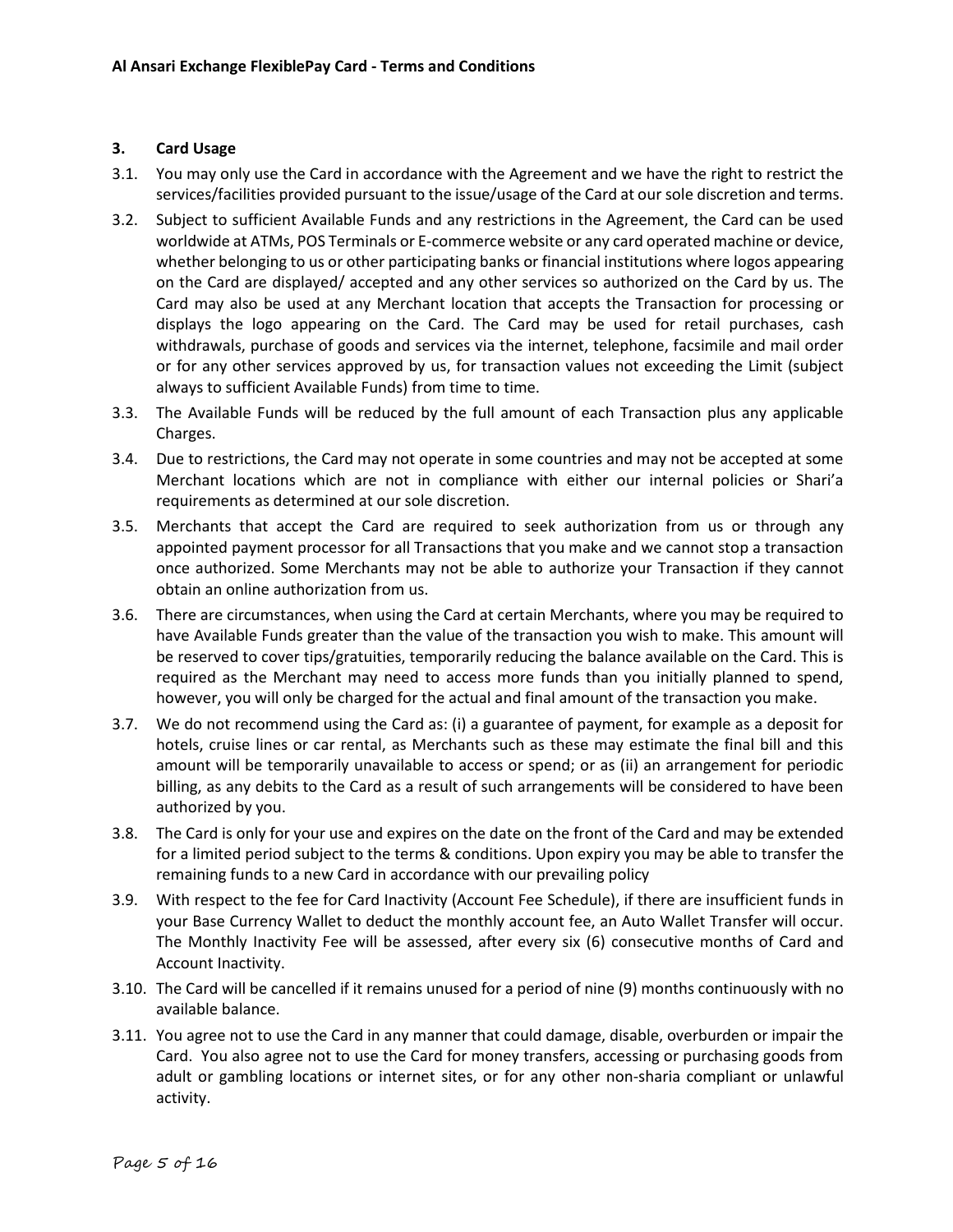- 3.12. You must comply with all applicable laws and regulations (including any foreign exchange controls) with respect to the Card in the UAE and the country of use. We reserve the right to suspend the Card, terminate the Agreement and exercise any other remedies available to us due to your failure to comply with any part of this provision. You agree that we have no obligation to monitor, review or evaluate the legality of your Transactions and that such actions shall be your sole responsibility. We are not liable for any prohibited use or misuse of the Card whatsoever.
- 3.13. The Card can only be used if it is in credit and you are solely responsible for ensuring that there are sufficient Available Funds for an intended Transaction. If, for any reason whatsoever, an intended Transaction causes the Card to be debited in excess of the Available Funds (whether by use of the Card or towards any fees or charges), we have the sole discretion to approve or reject the Transaction.
- 3.14. We are entitled to set off any sum of money on the Card due from you to us against any positive balance on account held by you with us.
- 3.15. Any usage of the Card inconsistent or in contravention with the usage described in the Agreement is not permitted.
- 3.16. If you are entitled to a refund for goods or services purchased using the Card, or another credit for any other reason, such refund or credit will be made to the Card, in the applicable currency thereby increasing the Available Funds.
- 3.17. Our record of any Transaction shall be final and binding. You will not be provided with a printed statement, and can check your Available Funds via online portal (website) and dedicated Mobile app. You may also be able to make a balance enquiry at some ATMs, although availability is dependent on the country and the ATM used and there may be a fee payable (to the ATM operator) for balance enquiries. It is your responsibility to keep track of the Available Funds. You acknowledge that the amount stated on the ATM screen or a printed slip or receipt advice shall not for any purpose whatsoever be taken as a conclusive or up to date statement of the Card.
- 3.18. You acknowledge that the available balance in the Card may be different from the balance amount as displayed through any channel, due to pending Transactions or other blocked amounts (being amounts transacted but not processed) relevant to the Card.

## **4. Loading and Re-loading**

- 4.1. The Card can be loaded at any Al Ansari Exchange branch, selected distributor or alternate channel made available by us.
- 4.2. Until the expiry of the Card or termination of the Agreement, you can add additional funds to the Available Funds through any Al Ansari Exchange branch (who will advise you of the acceptable methods of payment) or through other methods made available by us from time to time, subject to certain limits and fees.
- 4.3. Unless stated otherwise the Loaded amounts will be credited to the Available Funds when the Issuer receives such amounts directly or indirectly through the permitted channels
- 4.4. You agree to present the Card and meet identification requirements as may be required from time to time to complete the Load. If the identification verification is not successful, you will have access to the funds on the Card, but will not be allowed to Load the Card.
- 4.5. If the Load amount exceeds the maximum balance permitted by us from time to time, then at our discretion such excess amounts shall not be loaded.
- 4.6. The Al Ansari Exchange branch is authorized to withhold any Load, and will not release the funds in relation to such Load, if the Al Ansari Exchange branch has reasonable grounds to believe that such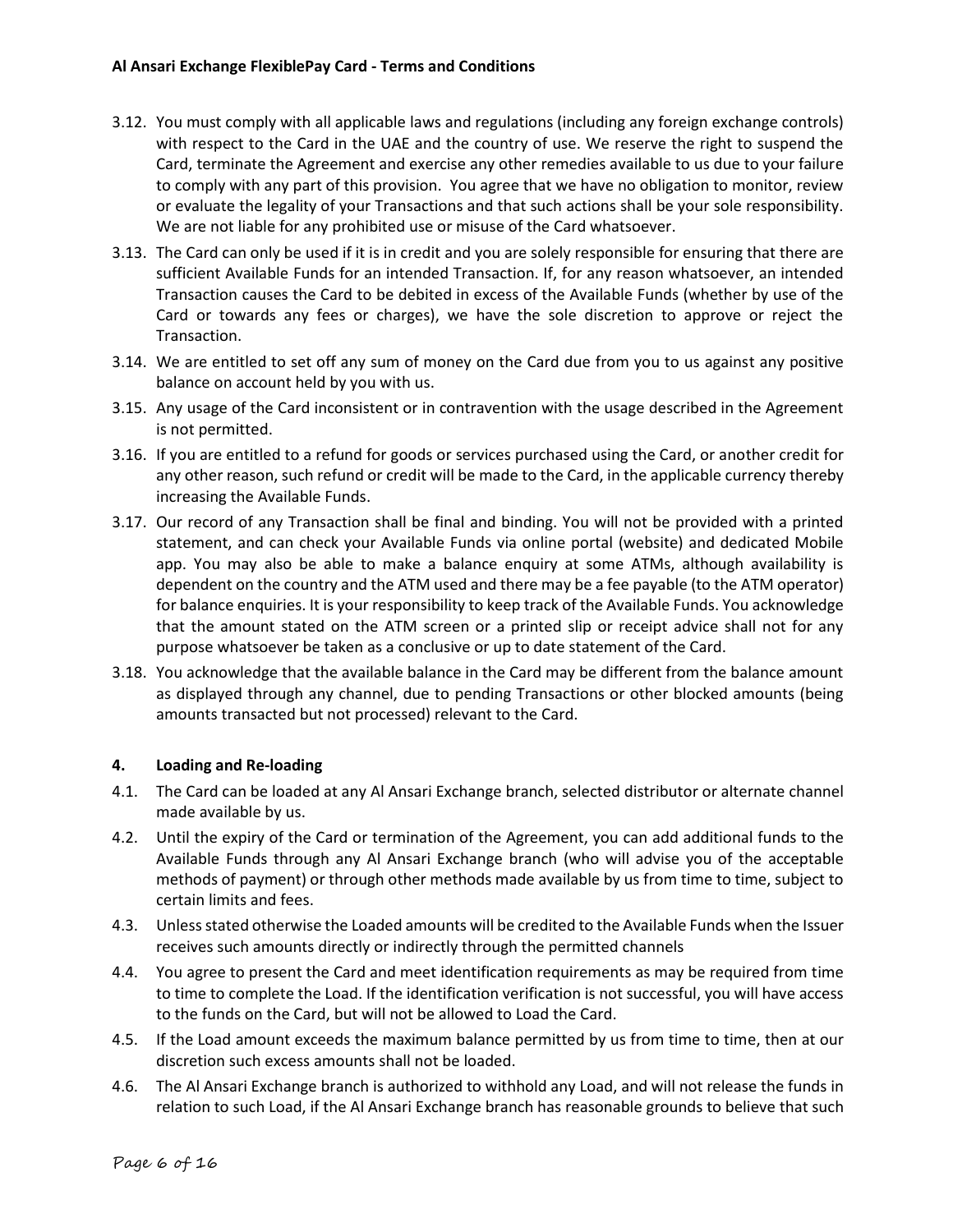funds are from suspicious, illegal or illegitimate sources. The Al Ansari Exchange branch will contact you for further information and such other necessary proof (to our satisfaction) on the source of such Loads. If we are not satisfied with such information or proof, we are authorized to surrender such amounts, without further notice to you, to the relevant law enforcement authorities for further investigation and/or legal action.

4.7. You give us irrevocable authorization to recover any funds erroneously loaded to your Card. If an authorized reload to your Card has an error or if you require additional information, you must contact us immediately through any of the Al Ansari Exchange branch.

## **5. Keeping your Card and PIN secure**

- 5.1. You must sign the back of the Card as soon as you receive it.
- 5.2. You must do all that you reasonably can to keep the Card safe and the PIN and other security details secret and safe at all times and not disclose them to any third party. You must memorize the PIN
- 5.3. You must never; (i) allow anyone else to use the Card, PIN or other security details; (ii) write down the PIN or any other security information together with the Card; or (iii) give the PIN to anyone, authorized or unauthorized.
- 5.4. We will never ask you to reveal any PIN.
- 5.5. The PIN may be disabled if an incorrect PIN is entered three (3) times. If the PIN is disabled, please contact us for assistance. If the PIN is disabled, or if a Merchant does not accept Chip and PIN, you will be required to sign for any transactions at Merchants, provided that this is supported by and acceptable to the Merchant.
- 5.6. You must promptly notify us of any loss or theft of the Card or PIN. We will suspend the Card to prevent further use. If a lost Card is subsequently found, it must not be used unless we confirm it may be used. We will not be liable for any misuse of the Card or unauthorized withdrawal arising out of the loss, theft or misuse of the Card or the PIN. You can avail for a Replacement Card in the event of loss or theft of your Card subject to you providing the necessary documents and information. Issuance of a Replacement Card is subject to a fee.
- 5.7. You will be required to confirm details of any loss, theft or misuse to us in writing or through the call center and you must assist us, the police and any other official investigation authority in any enquiries.
- 5.8. We may refuse to approve a Transaction and/or suspend the Card, with or without notice, if we think the Card has been or is likely to be misused or if you have breached the Agreement, including if we suspect any illegal use of the Card. If we do suspend the Card, we will inform you of our decision, unless such disclosure is prohibited by law or would otherwise compromise fraud prevention or security measures.

#### **6. Unauthorized transactions**

- 6.1. You must notify us of any unauthorized transactions immediately and in any event within thirty (30) days of the transaction debit date. We will request that you provide additional written information concerning any such transaction and you must comply with such request.
- 6.2. You will be liable for all losses in respect of the Card if you have (i) acted fraudulently; (ii) failed to use the Card in accordance with the Agreement; (iii) have failed to notify us without undue delay on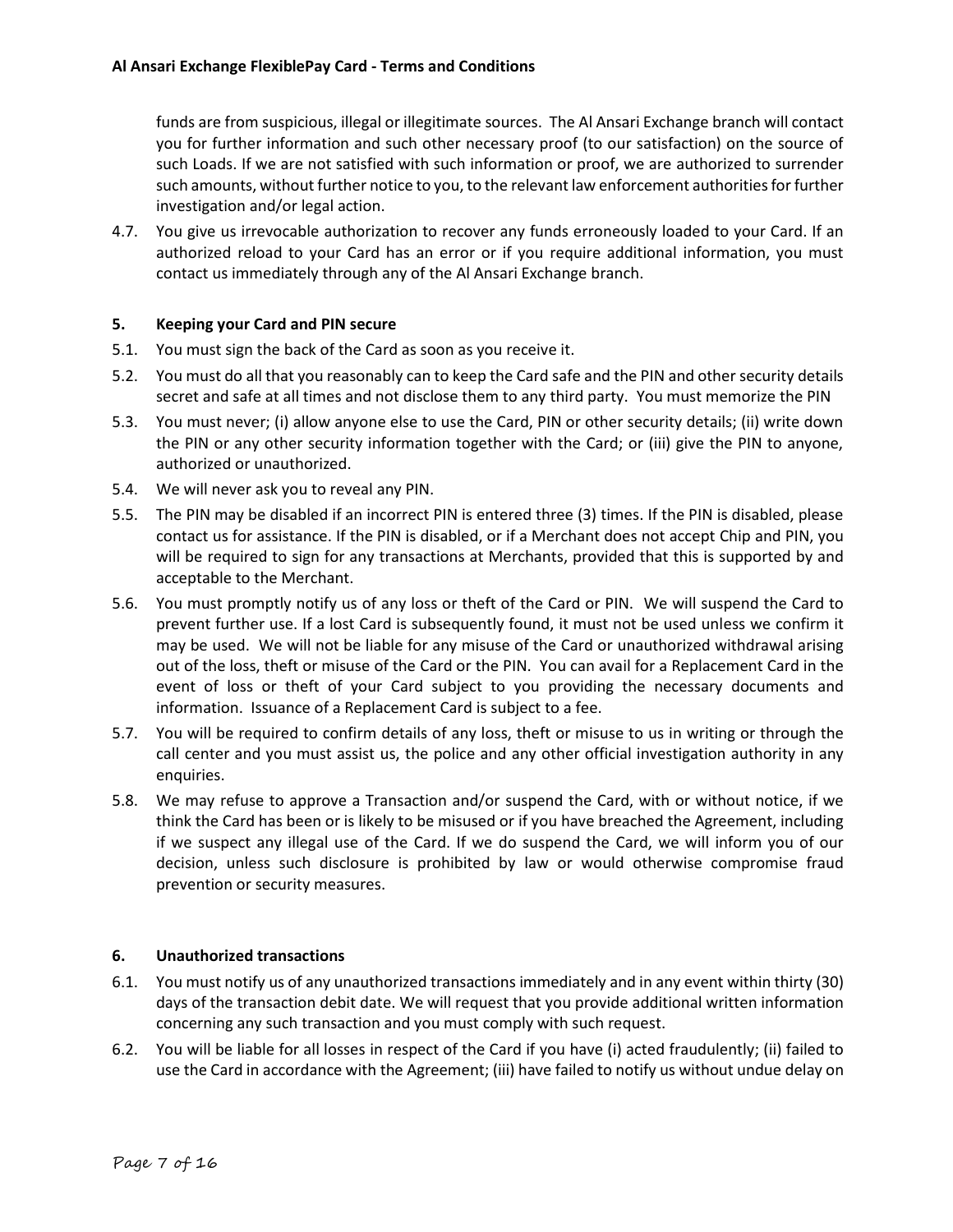becoming aware of the loss, theft or misuse of the Card; or (iv) have failed to take all reasonable steps to keep the Card's security features safe.

6.3. Where you are not liable for an unauthorized transaction, we will refund the value of that transaction and will have no further liability to you for any other losses you may suffer. If our investigations conclude that the transaction you have disputed has been authorized by you, or on your behalf, or you have acted fraudulently, we will not refund the value of the transaction.

# **7. Fees and Limits**

- 7.1. Fees and limits apply to the Card, as indicated in the Account Fee Schedule. The fees we charge are subject to change from time to time, in accordance with the Agreement. You will be notified of any change in the applicable fees through the website nominated in the User Guide.
- 7.2. You agree to pay and authorize us to debit the Available Funds for the fees set out in the Account Fee Schedule. These fees may be debited from the Available Funds as soon as they are incurred.
- 7.3. From time to time, we may limit the amount you can load on the Card, or the amount you can withdraw from ATMs or spend at Merchants over certain time periods. Some ATM operators also impose their own limits on the amount that can be withdrawn or spent over a specific time period.
- 7.4. Certain Merchants may charge an additional fee if the Card is used to purchase goods and/or services. The fee is determined and charged by the Merchant by including it in the Transaction amount and is not retained by us.
- 7.5. Dynamic Currency Conversion (DCC) is a process whereby the amount of a transaction is converted by a merchant or ATM to the currency other than the country's local currency. In this case, the merchant or ATM operator is applying a foreign exchange margin to the applicable conversion rate that would apply to convert the transaction currency into another currency. This may result in an increased cost to your transaction.

For instance, you withdraw cash from an ATM that dispenses a currency other than that of the country where the ATM is located, the merchant or ATM operator may convert the cash being withdrawn into the domestic (local) currency before converting it back to the cash being dispensed. It might occur even though the cash being dispended is the same as that of one of your available Currency Wallets. Thus, amount debited or reflecting in your account statement may be higher than the amount which is dispensed by the ATM. Not every ATM operator informs of the exact amount to be debited to your Account before you withdraw cash from their ATM.

# **8. Transaction and Load Limits – AL ANSARI EXCHANGE FlexiblePay Card**

| <b>Transaction and Load Limits</b>                                                                                                         | Amount   | <b>Currency</b> |
|--------------------------------------------------------------------------------------------------------------------------------------------|----------|-----------------|
| Maximum balance on Account at<br>any one time:                                                                                             | \$10,000 | USD             |
| Maximum aggregate amount you<br>can load per 24 hours period (no<br>amount can be loaded if the result<br>will exceed the maximum balance) | \$10,000 | USD             |
| Maximum amount you can<br>withdraw from ATMs per 24 hours                                                                                  | \$1.400  | USD             |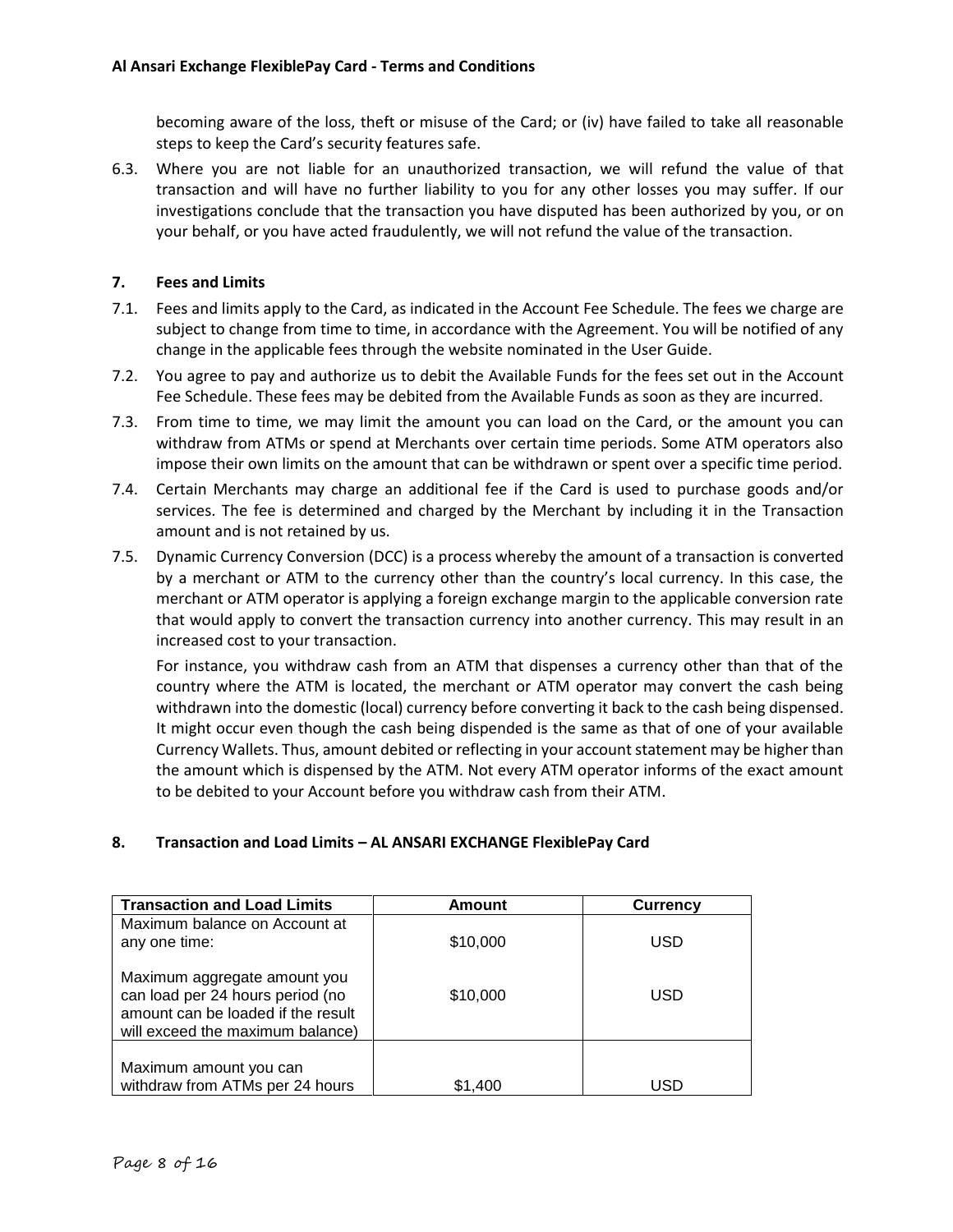#### **Account Fee Schedule**

| <b>Item</b>                                                  | FEE (in USD if not specified)                                                                |  |
|--------------------------------------------------------------|----------------------------------------------------------------------------------------------|--|
| Card Issuance                                                | <b>50 AED</b>                                                                                |  |
| <b>Card Replacement</b>                                      | 50 AED                                                                                       |  |
| <b>Supplementary Card</b>                                    | <b>50 AED</b>                                                                                |  |
| Card Inactivity (on the seventh & every subsequent<br>month) | 25 AED (Equivalent of foreign<br>currencies)                                                 |  |
| <b>Reload Fee</b>                                            | 5 AED (Any Currency)                                                                         |  |
| <b>Account Closure Fee</b>                                   | <b>15 AED</b>                                                                                |  |
| <b>Supplementary Card Closure Fee</b>                        | 15 AED                                                                                       |  |
| Card Unload Fee                                              | 15 AED                                                                                       |  |
| <b>ATM Usage</b>                                             |                                                                                              |  |
| Domestic ATM Withdrawal Fee                                  | <b>15 AED</b>                                                                                |  |
| Domestic ATM Balance Inquiry Fee                             | 2 AED                                                                                        |  |
| International ATM Withdrawal Fee<br>(Outside the UAE)        | 15 AED (Equivalent of foreign<br>currencies)                                                 |  |
| International ATM Balance Enquiry Fee<br>(Outside the UAE)   | 2 AED (Equivalent of foreign<br>currencies)                                                  |  |
| <b>Other Charges</b>                                         |                                                                                              |  |
| <b>Currency Conversion Fee</b>                               | 3.0% of amount of the transaction,<br>applied when calculating the<br><b>Conversion Rate</b> |  |
| Alerts - Email                                               | No Charge                                                                                    |  |
| Alerts - SMS                                                 | No Charge                                                                                    |  |

The foreign currency equivalent for the above-listed amounts will be determined based on the Conversion Rate or the VISA Conversion Rate, as applicable.

For this section, a "day" is defined as a 24-hour period commencing at midnight UAE time

## **9. Cost associated with Reload**

Initial Load on your multi-currency prepaid card is absolutely **FREE**. However, there is a charge of AED 5 for reloading the card.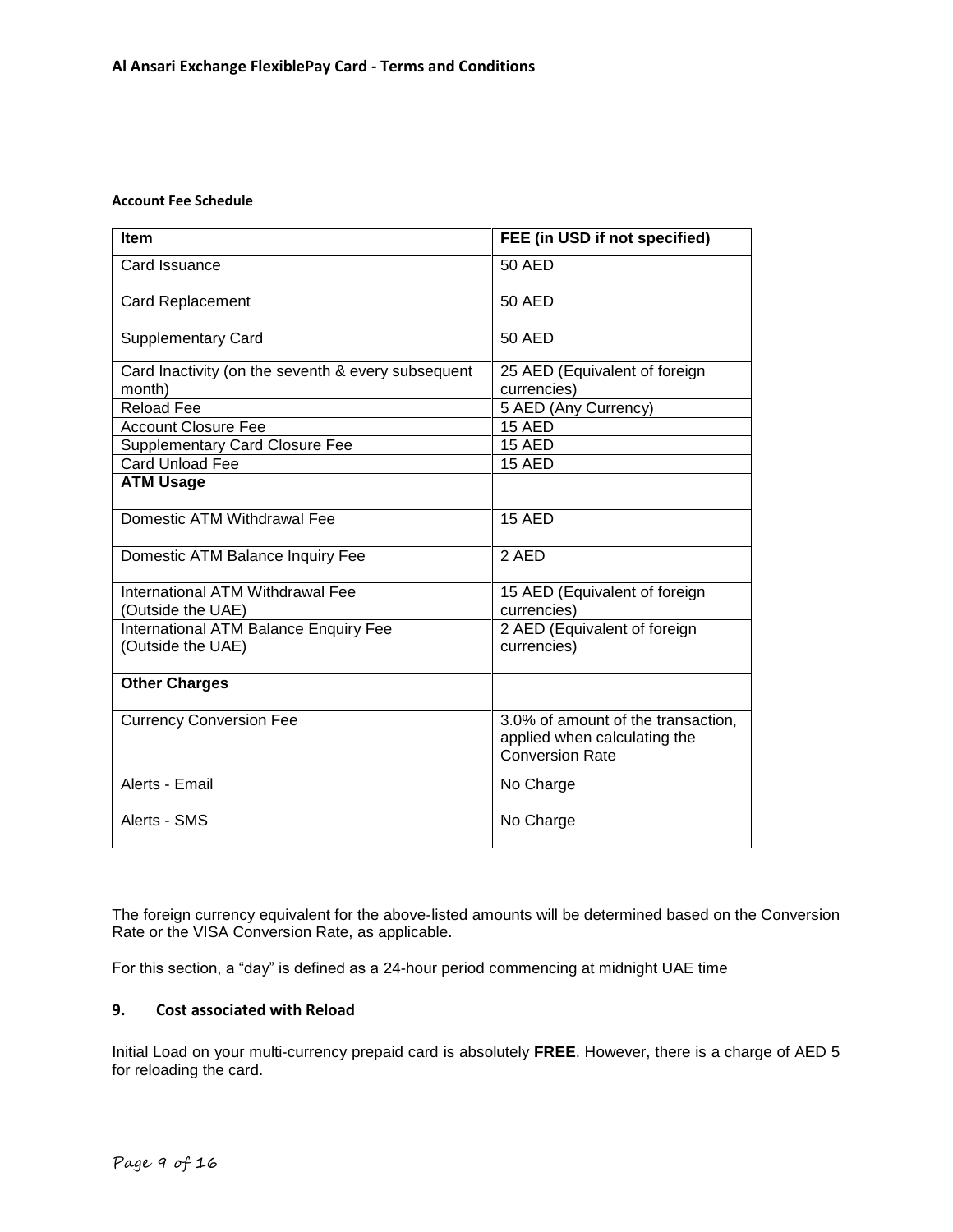## **Al Ansari Exchange FlexiblePay Card - Terms and Conditions**

NOTE: You can load maximum of AED 5,000 per transaction for AED currency wallet. Total load limit allowed on your multi-currency prepaid card is USD 10,000 (Equivalent of all currencies)

## **10. Foreign Currency Transactions**

- 10.1. A foreign exchange rate will apply in the following instances: (i) initial load or reload(s) using the card for a transaction in a currency which is different to the Base Currency or any Wallet currency available on the Card; (ii) POS Terminal transactions where the transaction is in a currency other than that available on the Card; (iii) ATM withdrawals where the withdrawal currency is not available on the Card; (iv) in the case where you allocate funds from one Wallet to another or where we allocate funds from one Wallet to a different Wallet in accordance with the Agreement.
- 10.2. If a foreign exchange conversion takes place, the conversion will be undertaken at the prevailing exchange rate determined by the Al Ansari Exchange branch when loading or reloading your Card.
- 10.3. Foreign exchange rates are subject to variation and the rate that applies one day will not necessarily be the same on any other day.
- 10.4. Additional margins may apply in respect of foreign exchange conversions.

## **11. Multicurrency Prepaid Cards**

The following specific terms and conditions will apply to multicurrency prepaid Cards in addition to the general terms and conditions for Cards:

- 11.1. Each multicurrency prepaid Card will have a nominated Base Currency in which all funds will be loaded. The Base Currency is USD.
- 11.2. Each multicurrency prepaid Card will have multiple Wallets with each such Wallet to comprise Available Funds in the respective currencies as provided by us at our sole discretion from time to time.
- 11.3. When funds are loaded onto the multicurrency prepaid Card, the payment is made by you in the Arab Emirates Dirham (AED) currency and we convert that amount into the available currency of your choice. You can ask the Al Ansari Exchange branch for the exchange rate beforehand.
- 11.4. We may, at our sole discretion, permit funds to be transferred between the Wallets available on the multicurrency prepaid Card and each such transfer will be undertaken at our prevailing exchange rates and will be subject to margins for such transactions determined by us from time to time. Transactions will be posted on the currency wallet that matches the transaction currency. If the transaction is made in a currency which is different to any of the available currencies on the multicurrency prepaid Card then the transaction amount (including any fees) will be converted into the default currency of the card which is US Dollars.
- 11.5. Transactions will be posted on the currency wallet that matches the transaction currency. If the transaction is made in a currency which is different to any of the available currencies on the multicurrency prepaid Card then the transaction amount (including any fees) will be converted into the default currency of the card which is US Dollars.
- 11.6. If the amount of a Transaction (including any fees) exceeds the relevant available currency balance on the multi-currency prepaid Card, the amount (including any fees) will be taken by converting amounts from the other currencies on the multi-currency pre-paid card starting with the default currency (US dollars) and proceeding in the order of priority set by you, otherwise the default priority shall apply. If the total amount available in all the currencies is insufficient to fund the transaction (including any fees) then the transaction will be declined and the amount in all currencies will retain their original value.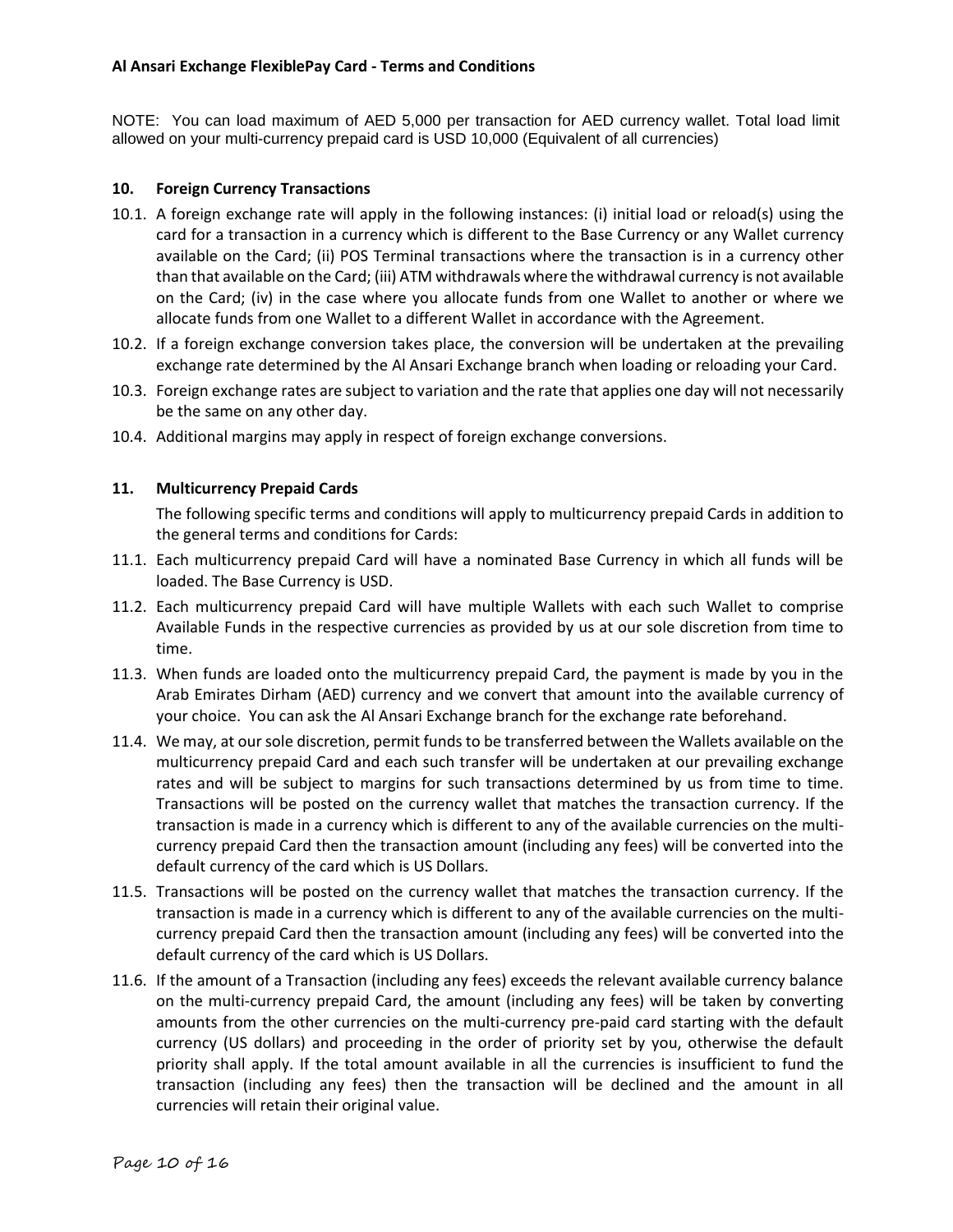- 11.7. You agree that to recover charges/fees or any outstanding amount due to any reason in any Wallet of any multicurrency prepaid Card, we shall have the right to set off such amounts against the balance available on any other Wallets of that multicurrency prepaid Card.
- 11.8. The currencies available in respect of the multicurrency prepaid Card may vary from time to time. Before you make a decision to request for issuance of a multicurrency prepaid Card, please check with the Al Ansari Exchange branch for details of available currencies. We may introduce new currencies from time to time. If we introduce a new currency, the Agreement shall apply to such new currency, and, unless otherwise notified to you, Account Fee Schedule shall be deemed to be amended to apply to such new currency.
- 11.9. You are responsible for determining the amount held in each currency on your multicurrency prepaid Card and for ensuring you have sufficient funds for all Transactions.
- 11.10.In the event that a Shortfall arises we retain the right to recover this amount by deducting funds held in another currency. When we convert the Shortfall into the relevant currency, we will use the applicable rate that we use for currency to currency allocations on the day we process the transaction. The Shortfall amount will usually be charged in the Base Currency, unless there are insufficient funds available in the Base Currency, in which case the amount will be funded by converting the outstanding amount into the next available Wallet currency balance on the multicurrency prepaid Card in the order of priority set by you, otherwise default priority shall apply. The foreign exchange rate used is the rate determined by us in effect on the day the fee is applied.
- 11.11.If an ATM displays a balance for the Available Funds, this may be displayed in a currency different to the currencies on the multicurrency prepaid Card, in which case the exchange rate applied may be different to ours and a variation may occur. An ATM will not display a balance for each currency available on the multicurrency prepaid Card.

## **12. Supplementary Technologies**

- 12.1. We may make Supplementary Technologies available to you for use in conjunction with or as a replacement for your physical Card, which may include wristbands and mobile wallets.
- 12.2. All Transactions using Supplementary Technologies will be subject to the Agreement.

## **13. Closing your Account**

If you would like to close your Account, please visit any branch of Al Ansari Exchange. At your option, you can spend your Available Balance by withdrawing funds at an ATM, spend the funds by transacting at a merchant or, if applicable, you can request your Available Balance be returned via Withdrawal & Account Closure service at any of Al Ansari Exchange branches. All returns will be net of fees or uncollected transactions.

We will pay you your Available Balance in Arab Emirates Dirham (AED) currency and balances in any other Currency Wallets will be converted using the Conversion Rate applicable on the closing date. Upon closure of your Account, you may be asked to destroy or return the Card to us. In any event, the Card linked to your Account will be automatically cancelled.

## <span id="page-10-0"></span>**14. Ending the Agreement**

14.1. The Agreement shall terminate on the expiry of the Card issued to you under the Agreement,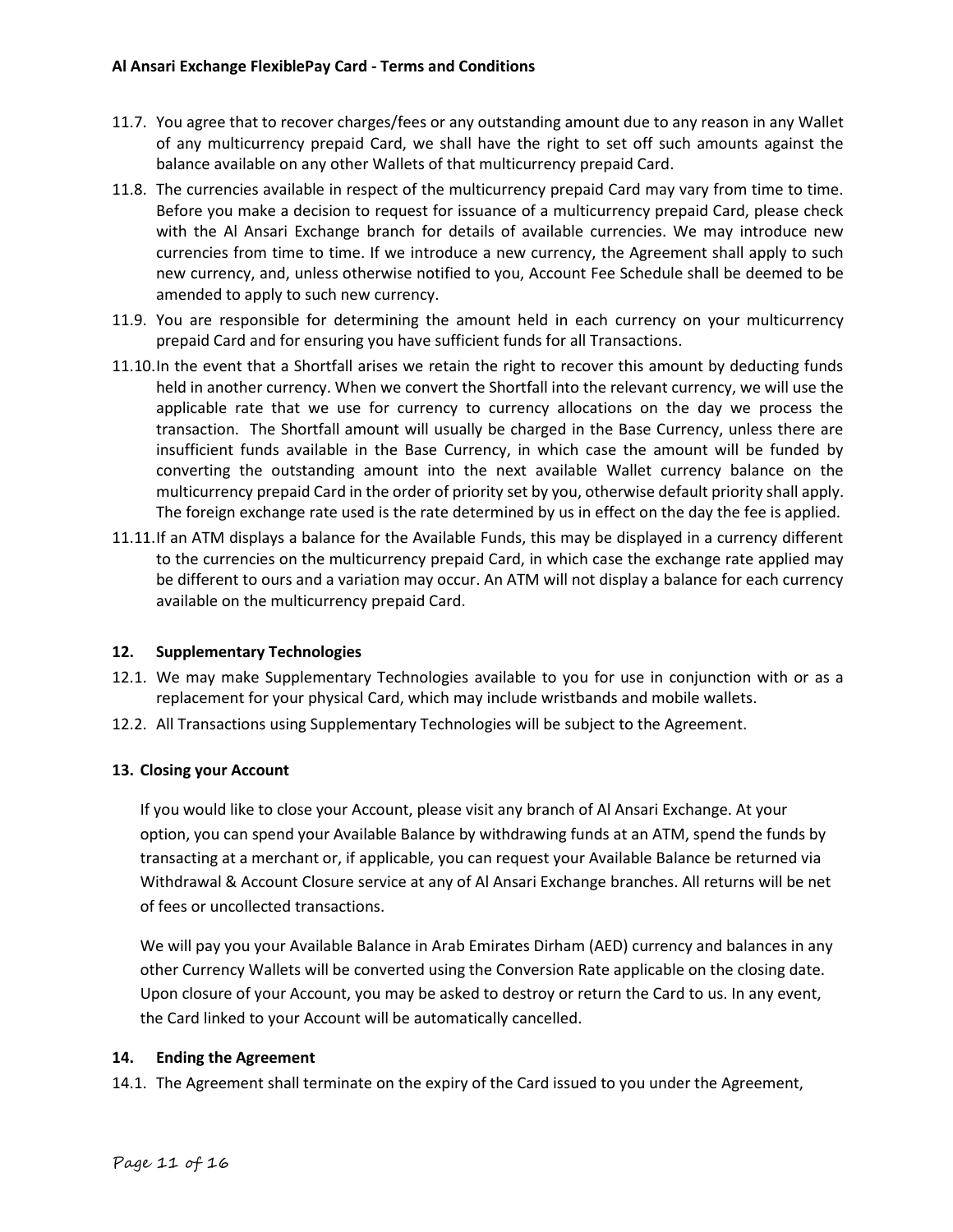- 14.2. We may ask for the return of the Card and end the Agreement, prior to the Termination Date, with or without notice, if you materially breach any of these Terms and Conditions.
- 14.3. Upon ending the Agreement in accordance with this clause [14,](#page-10-0) you will no longer be able to use the Card. Where applicable, the ending of the Agreement will not affect your right (if any) to redeem unspent funds in accordance with clause 13 - stated in this Terms & Conditions.

## **15. Changing the terms**

- 15.1. You are deemed to have read, understood and agreed to be bound by the Agreement. At any time, we may change, add, amend, supersede or supplement any or all of the provisions of the Agreement. Such amendments will be available on the website and will be effective from the date of such change. Such changes are deemed to be binding on you whether or not you have received specific notice in person of such amendments.
- 15.2. We may amend the Agreement without notice, in order to comply with applicable laws and regulations.

## **16. Personal Data**

- 16.1. We may contact you by telephone, letter, SMS or email at the contact details you provide us. You must let us know immediately if you change your name, address, phone number or email address.
- 16.2. By requesting the issuance of or using the Card, you irrevocably authorize us to disclose and furnish to our authorized representatives, subsidiaries, associates, branches, assignees, agents or other connected parties (including the Program Manager, our third party advisers and marketing partners) such information as we deem fit concerning you ("Personal Information"), including but not limited to, the Card governed by these Terms and Conditions.
- 16.3. Your Personal Information may be disclosed by us to third parties (including the Program Manager and other third party providers), to enable us to provide the Card Services and for data analysis (including market research), anti-money laundering, detection of crime, legal compliance, enforcement and fraud prevention purposes and in general in compliance of any applicable laws and regulations.
- 16.4. Unless you expressly instruct us to the contrary we shall be at liberty to share the necessary information relating to you with our brand partners with whom we have entered formal agreements, for the purpose of cross selling and marketing of goods and services to you.
- 16.5. We shall have an unconditional right to disclose any Personal Information if such information is generally available to third parties, or is lawfully in our possession, or is sought by a court of competent authority, governmental body or regulatory authority (including the Central Bank of the UAE or any other country).
- 16.6. Your Personal Information may be processed outside of the country where the Card is issued, but all service providers are required to have adequate safeguards in place to protect your Personal Information.

## **17. Liability**

17.1. The Card is issued entirely at your risk. We shall bear no liability whatsoever for any loss or damage arising from the issuance of the Card, howsoever caused. Use of the Card for any transaction shall be at your sole risk. By requesting the issuance of or using the Card you confirm assuming any and all financial risks incidental to or arising out of the Card's usage with no further liability to us.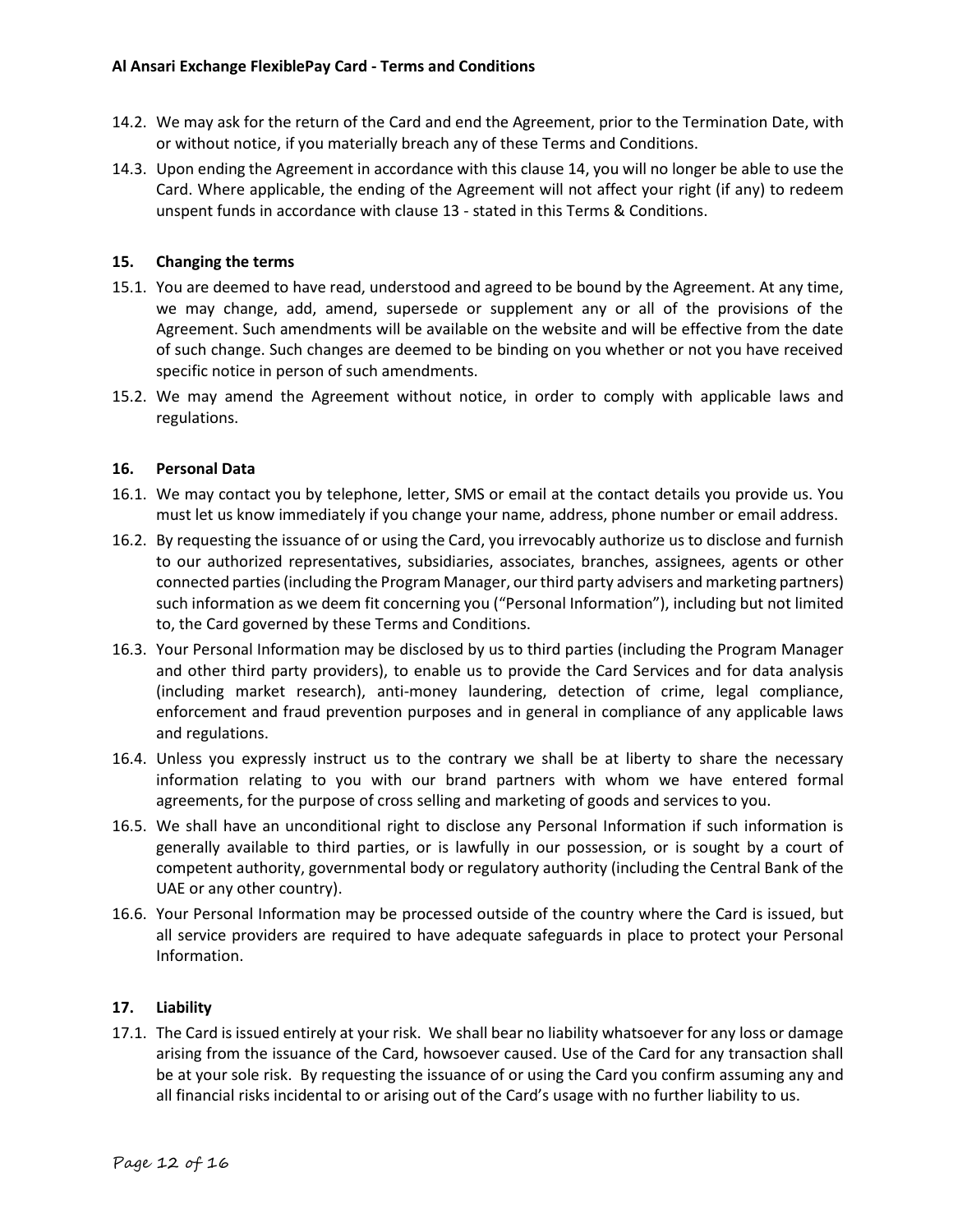- 17.2. You agree to fully indemnify us and hold us harmless against any and all actions, proceedings, costs, losses or damages (including legal costs) we may suffer in connection with the usage of the Card or any misuse of the Card, PIN and/or other facilities provided to you in relation to the Card. This includes any liability arising from your failure to maintain safe custody of the Card at any time before the Card is cancelled.
- 17.3. You hereby agree to fully indemnify and hold us, our officers, employees or agents harmless against any liability, loss, charge, demand, proceedings, cost (including legal fees), or expense, which we may suffer, pay or incur as a result of us, our officers, employees or agents acting upon or delaying or refraining from acting upon instructions of you or purporting to be from you or which we believe have been issued by or for you or in any way in connection with the Card or the Agreement, or in enforcing these Terms and Conditions and in recovering any amounts due to us or incurred by us in any legal proceedings of any nature.
- 17.4. We will not be liable to you for: delays or mistakes resulting from any circumstances beyond our control, including, without limitation: (i) acts of governmental authorities, national emergencies, insurrection, war, or riots; (ii) the failure of Merchants to accept or honor the Card; (iii) the failure of Merchants to perform or provide services or goods; (iv) communication system failures; (v) interception of communications; or (vi) mechanical defects, failures or malfunctions attributable to your equipment, any internet service, or any payment system.
- 17.5. We are not responsible for ensuring that ATMs and POS Terminals will accept the Card, or for the way in which a Merchant processes a transaction. We will not be liable to you for any nonacceptance of the Card, for disputes concerning the quality of goods or services purchased on the Card or any additional fees charged by the operators of these terminals (for example, when you withdraw currency from an ATM, the ATM operator may charge you an additional fee for the service).
- 17.6. Information sent over the internet may not be completely secure and the internet and the online systems are not controlled or owned by us. Therefore, we cannot guarantee that they will function at all times and we accept no liability for unavailability or interruption, or for the interception or loss of any information or other data.
- 17.7. We will not be liable under any of the following circumstances:
	- (a) If, through no fault of ours, there are insufficient funds available on the Card to complete a Transaction;
	- (b) If the Card is not honored, is declined, is damaged or is confiscated at any ATM or POS Terminal for any reason;
	- (c) If the Card is not honored, or is declined at any Internet Merchant location for any reason;
	- (d) If an ATM where you are making a cash withdrawal does not have enough cash;
	- (e) If an electronic terminal where you are making a transaction does not operate properly;
	- (f) If a Load has been declined due to our discretion;
	- (g) If access to the Card has been blocked after you have reported the Card lost or stolen;
	- (h) If there is a hold or your funds are subject to legal process or other encumbrance restricting their use;
	- (i) If we (in our sole discretion) have reason to believe the requested Transaction is unauthorized;
	- (j) If circumstances beyond our control (such as fire, flood or computer or communication failure) prevent the completion of the transaction, despite reasonable precautions that we have taken;
	- (k) Any consequential damages, extraordinary damages, special or punitive damages; and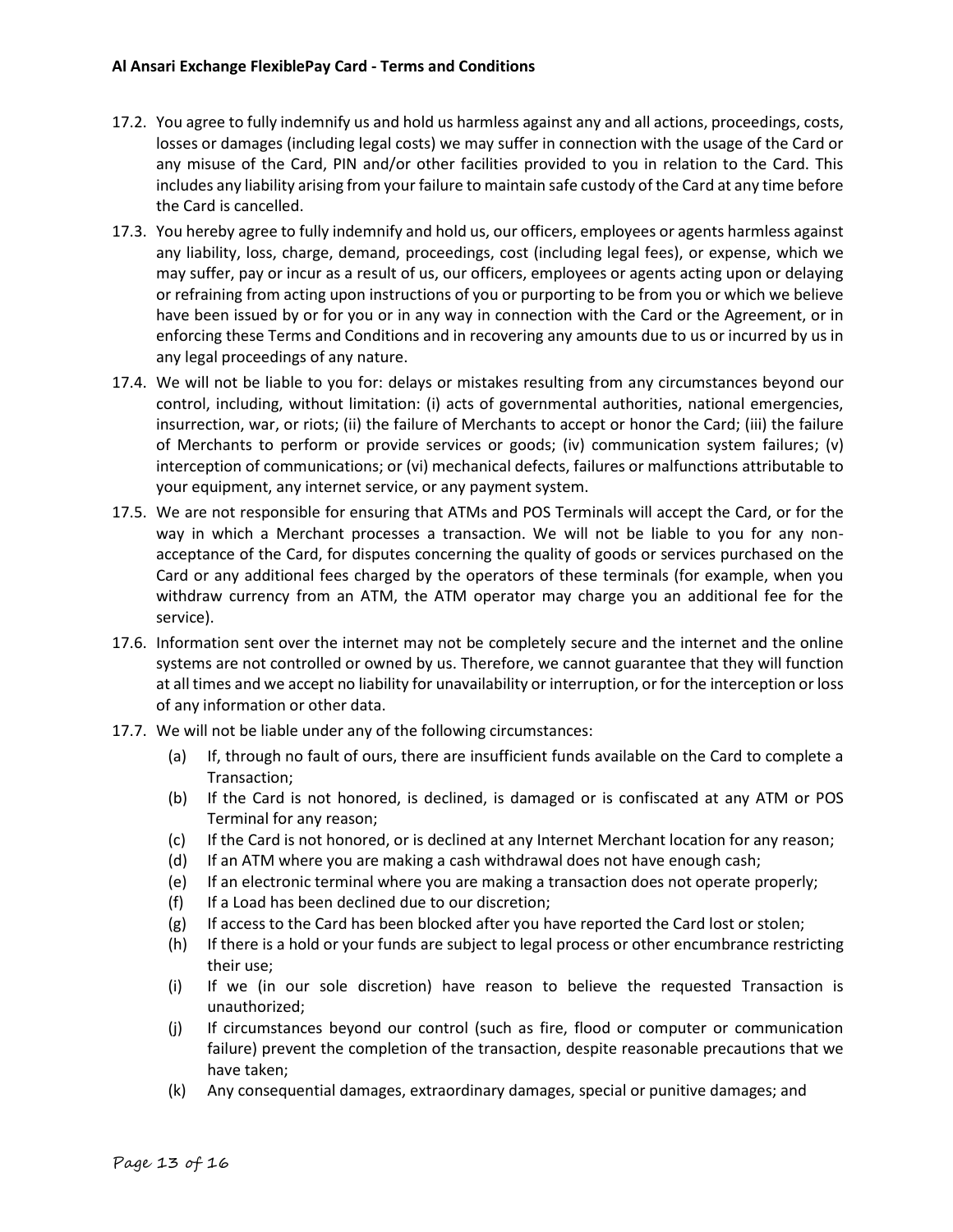## **Al Ansari Exchange FlexiblePay Card - Terms and Conditions**

- (l) Any other exception stated in these Terms and Conditions.
- 17.8. In the event that we are held liable to you, you will only be entitled to recover your actual damages. In no event shall you be entitled to recover any indirect, costs (including legal costs) consequential, exemplary or special damages (whether in contract, tort or otherwise), even if you have advised us of the possibility of such damages. This provision shall not be effective to the extent otherwise required by law. To the extent permitted by law, you agree that your recovery for any alleged negligence or misconduct by us or service agents shall be limited to the available balance on the Card.

## **18. Disclaimers**

- 18.1. We shall be absolved of any liability in case:
	- (a) you fail to avail the usage of the Card due to force majeure conditions including but not limited to not being in the required geographical range or any other reason including natural calamities; legal restraints or any technical lapses in the telecommunication network or any other reasons beyond our actual control. Also we are herein absolved of any kind of liability arising due to a loss; direct or indirect incurred by you or any other person due to any lapse in the facility owing to the above-mentioned reasons.
	- (b) there is any unauthorized use of the PIN, or for any fraudulent, duplicate or erroneous transaction instructions given by use of the PIN (unless confirmed by us to you that the Card is blocked or cancelled);
	- (c) there is loss of any information during processing or transmission or any unauthorized access by any other person or breach of confidentiality;
	- (d) there is any lapse or failure on the part of the service providers or any third party affecting the usage of the Card (and for this purpose, we make no warranty as to the quality of the service provided by any such provider);
	- (e) any loss or damage whether direct, indirect or consequential, including but not limited to loss of business, contracts, or goodwill, loss of use or value of any equipment including software, whether foreseeable or not, suffered by you or any person howsoever arising from or relating to any delay, interruption, suspension, resolution or error by us in receiving and processing the request and in formulating and returning responses or any failure, delay, interruption, suspension, restriction, or error in transmission of any information or message to and from your telecommunication equipment and the network of any service provider and our system or any breakdown, interruption, suspension or failure of your telecommunication equipment, our system or the network of any service provider and/or any third party who provides such services as is necessary to provide.
- 18.2. We shall not be involved in or in any way liable to you for any dispute between you and a cellular services provider or any third party service provider (whether appointed by us in that behalf or otherwise).
- 18.3. We shall not be held liable for any loss incurred by you due to use of the Card by any other person with your express or implied permission. We shall not be held responsible for the confidentiality, secrecy and security of the personal or account information being transmitted for effecting your instructions.
- 18.4. We shall not be held liable for any loss suffered by you due to disclosure of the personal information to a third party by us, for reasons inclusive but not limited to participation in any telecommunication or electronic clearing network, in compliance with a legal directive, for statistical analysis or for credit rating.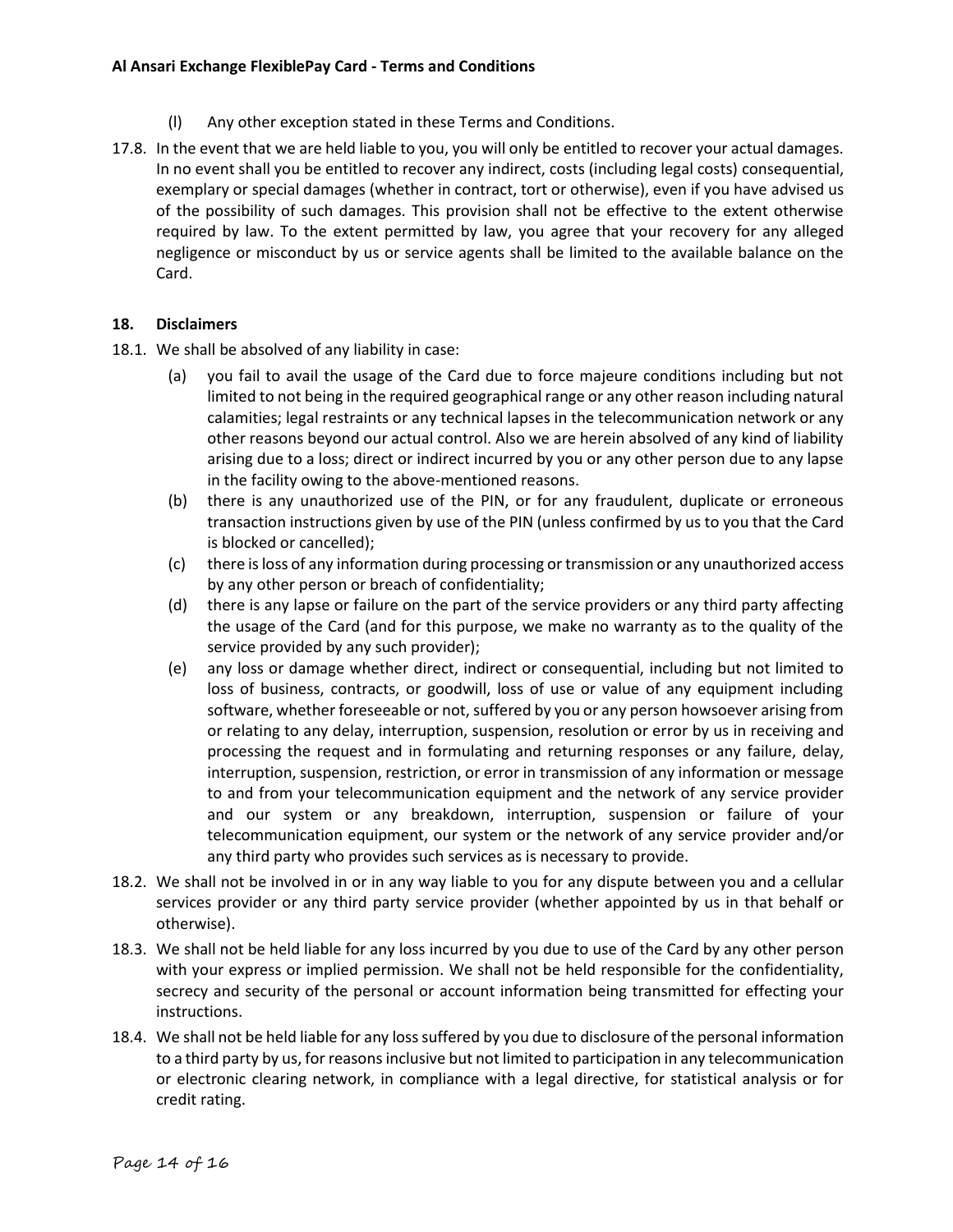18.5. We will endeavor to make sure the Card continues to function, but its operation may be subject to interruptions and/or require periodic modifications and improvements; and to help reduce the risks, we may set from time to time revised limitations on the transaction size, Loading amounts and other features of the Card.

## **19. Communication and Notices**

- 19.1. If you have any queries regarding the Card, please refer to the website, otherwise visit any Al Ansari Exchange branch.
- 19.2. We can be contacted using the contact details provided on the website.
- 19.3. We undertake to communicate with you in English regarding any aspect of the Card.
- 19.4. You agree that we may communicate with you by email or SMS or through the website for issuing any notices or information about the Card and therefore it is important that you ensure that you keep your email address or mobile phone number updated and regularly check the applicable website.
- 19.5. We may record and shall keep a record of your application form, identification documents, and request forms as well as any electronic, written or verbal communications for as long as we consider appropriate.
- 19.6. You agree that all the telephone calls between you and us may be tape recorded by us and that such recording may be submitted in evidence in any proceedings.
- 19.7. Save as otherwise provided in these Terms and Conditions, any demand or communication made by us under the Agreement will be in writing in English and/or Arabic and made at the address given by you (or such other address as you may notify us from time to time).
- 19.8. Any notice sent by either party under the Agreement by email shall be deemed given on the day the email is sent, unless the sending party received an electronic indication that the email was not delivered; and if by post, shall be deemed given ten (10) Working Days after the date of posting.

#### **20. General Provisions**

- 20.1. In addition to any general right to set-off or other rights conferred by the law to us, you agree that we may in our absolute discretion at any time and without notice combine and consolidate all or any amounts in any Card or any Wallet of yours regardless of currency to set-off or transfer any amount in such Card in or towards discharge of all amounts due to us under any Card or Wallet with us whether in AED or any other currency and may do so notwithstanding that the balances on such Cards or Wallets and the sums due may not be expressed in the same currency and you hereby authorize us to offset any such combination, consolidation, set-off or transfer with the necessary conversion at our prevailing exchange rates which shall be determined by us at our absolute discretion.
- 20.2. No forbearance, neglect or waiver by us in the exercise or enforcement of any right or remedy arising from this Agreement will prejudice our right thereafter to strictly enforce the same.
- 20.3. No waiver by us will be effective unless it is in writing.
- 20.4. If any provision in these Terms and Conditions is found to be unenforceable, invalid or illegal, such provision will be deemed to be deleted and the remainder of these Terms and Conditions will be unaffected by such unenforceability, invalidity or illegality.
- 20.5. We shall not be liable for our inability to pay due to restrictions on convertibility or transferability, requisitions, involuntary transfers, acts of war or civil strife or other similar causes beyond our